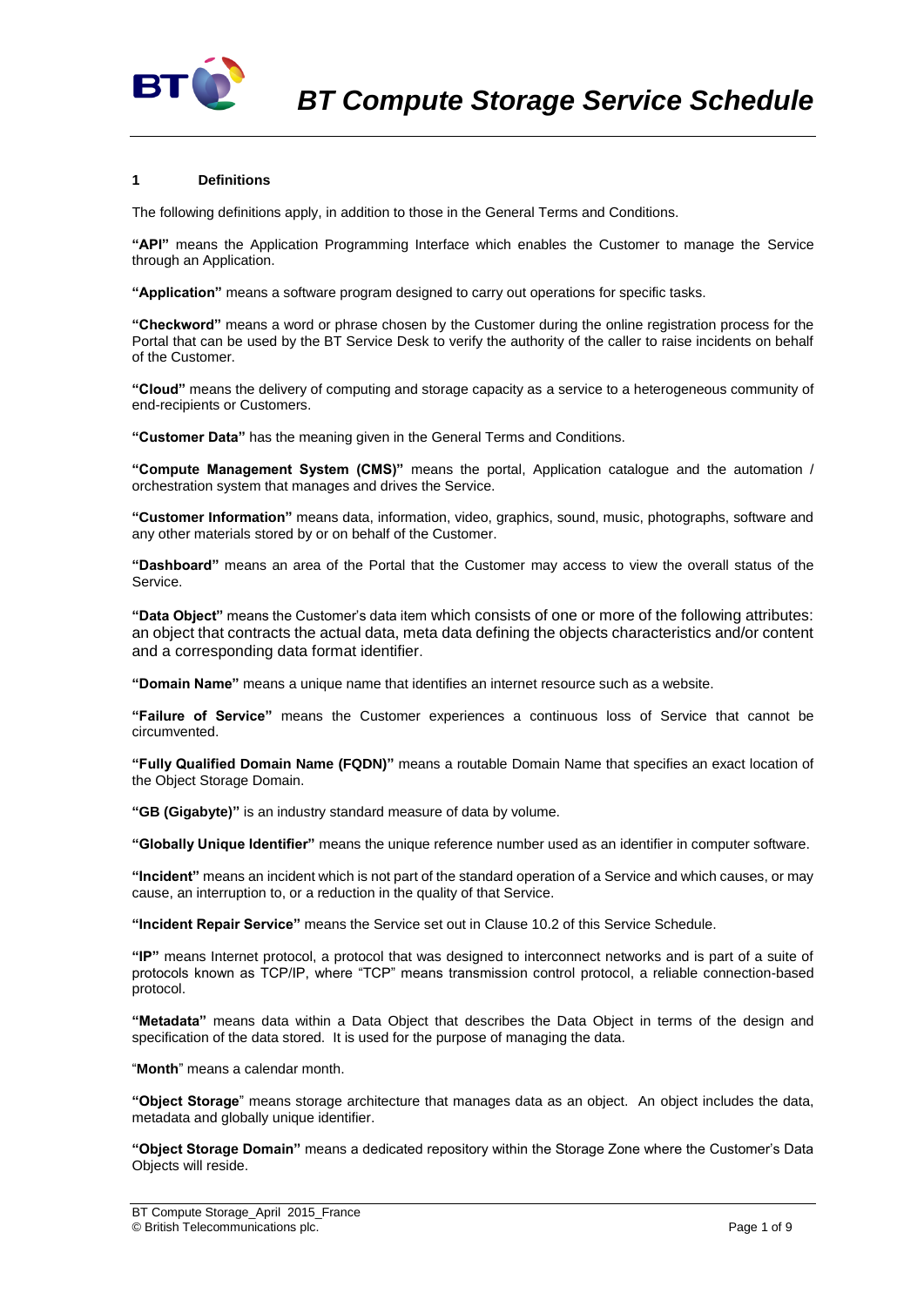

**"Online Order**" means a Customer request for the Service and/or Elements; the Online Order is only available online via the Portal, in accordance with the process outlined in Clause [3.1.](#page-1-0)

**"Planned Maintenance"** means any work that is planned in advance to be carried out by BT or on its behalf that causes the Service to be suspended.

**"Service"** has the meaning given in clause 2.1.

**"Service Desk"** means the facility provided by BT to handle enquiries and administration for the Service.

"**Service Level**" means the level of Service which is applicable to the Service, as set out in Clause 20 of this Service Schedule.

**"Service Operational Data"** means all Customer Data provided by the Customer to BT which is operationally required for BT in order to contact the Customer for the provision of the Services and/or Products such as email addresses, contact names, site addresses, telephone and fax numbers.

**"Storage Zone"** means the configuration of hardware and software to create a platform where the Customer's data is stored.

**"System Administrator"** means a person named by the Customer to be the Customer's point of contact with BT for matters relating to the management of the Service.

**"Token"** means an encrypted key used by applications API to access Data Objects stored in the Object Storage.

**"Utility Rate Card"** means information available via the Portal that shows the Charges for the Service on an hourly basis.

**"User ID"** means the identification number provided to the Customer by BT for the purposes of security in the provision of the Service.

## **2 Service Summary**

- 2.1 BT Compute Storage is a Cloud based service providing the Customer with a self-service capability to browse, select and store data ("Service").
- 2.2 BT will provide the Customer with virtual access to a BT data centre where the Customer may select a dedicated repository for storage of their data ("Object Storage Domain").

### **3 Service Components**

The Service comprises access to a Portal, Storage Zone, Object Storage Domain and, provision of a FQDN and Tokens.

### <span id="page-1-0"></span>**3.1 Portal**

**3.1.1** The Portal is an online system which allows a Customer to place and amend an Online Order and view the status of existing Online Orders. The Portal enables the Customer to select Object Storage Domains and the location of data centres for deployment of the Object Storage Domains.

## **3.2 Storage Zone**

- 3.2.2 The Storage Zone provides the physical infrastructure where BT will create an Object Storage Domain and the Customer will store their Data Objects.
- 3.2.3 The Storage Zone will automatically allocate and provision the Object Storage Domain to the Customer when ordered.
- 3.2.3 The Portal will indicate the Storage Zones available to the Customer. BT may make additional Storage Zone options available to the Customer from time to time.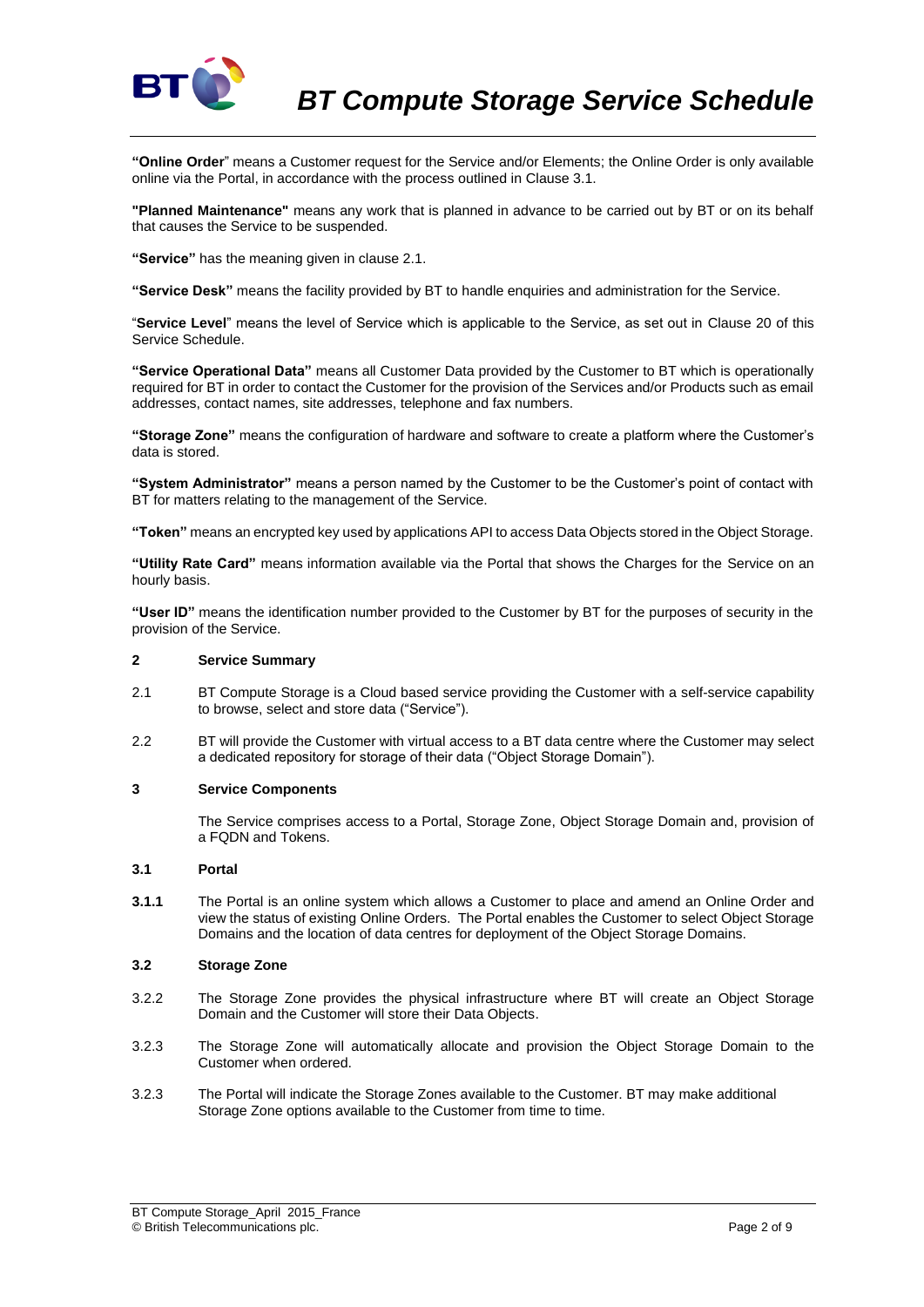

## **3.3 Object Storage Domain**

- 3.3.1 The Object Storage Domain is a Customer dedicated repository within the Storage Zone where the Customer's Data Objects reside.
- 3.3.2 The Customer selects the Object Storage Domain via the Portal. Upon delivery of the Object Storage Domain BT will provide the Customer with a Fully Qualified Domain Name (FQDN) and Tokens for use in conjunction with their chosen Application.
- 3.3.3 The Customer will access the Object Storage Domain using the BT provided FQDN and the Customer provided Application. The Customer will choose the Application it wishes to use to access the Service. The choice of Application will be determined by how the Customer elects to use the Object Storage Domain. The Service does not include the provision of Applications to the Customer.

### **3.4 FQDNs and Tokens**

3.4.1 A FQDN provides access to an Object Storage Domain. BT will provide the Customer with a Token in order to authenticate a FQDN. The Customer must use the Tokens within a few hours of receipt. Failure to use the Tokens will result in them being disabled. If the Tokens are disabled the Customer will be required to regenerate them within three (3) hours of disablement via the Portal.

### **4 Internet**

- 4.1 The Customer will access the Object Storage Domain via the Internet. Such Internet connection is not part of this Service and is subject to separate conditions and Charges.
- 4.2 The Customer acknowledges that:
	- (a) the Internet is independent of the Service and BT has no responsibility for provision of the Internet; and
	- (b) use of the Internet is solely at the Customer's risk and subject to all applicable laws. BT has no responsibility for any information, software, services or other materials obtained, downloaded, shared and transmitted by the Customer using the Internet.

# **5 Commencement and Term**

- 5.1 The Agreement is effective once the Customer submits an Online Order on the Portal by confirming acceptance of the terms of the present Agreement (i.e. the Customer acknowledges having read and accept the terms of the Agreement by clicking the appropriate checkbox).
- 5.2 The Service will commence on the Operational Service Date (OSD).

## **6 Technical Requirements**

6.1 The Customer is required to have Internet access, all computer hardware, software and telecommunications equipment compatible and services necessary to access and use the Service.

## **7 BT Service management Boundary (SMB)**

7.1 BT's responsibility for the Service under this Agreement is for the management of the Storage Zone, provision of the Object Storage Domain, FQDNs and Tokens. A suitable Application to access the Object Store Domain is outside the SMB. BT will have no responsibility for the Service (including any responsibility to meet any Service Levels) outside the Service Management Boundary

# **8 Ordering Process**

- 8.1 The Customer is responsible for opening an account with BT to gain access to the Portal to enable online ordering.
- 8.2 On receiving an Online Order from the Customer BT will configure the Service as set out in the Online Order. Once the Online Order is configured the OSD occurs and the Customer may start using the Service.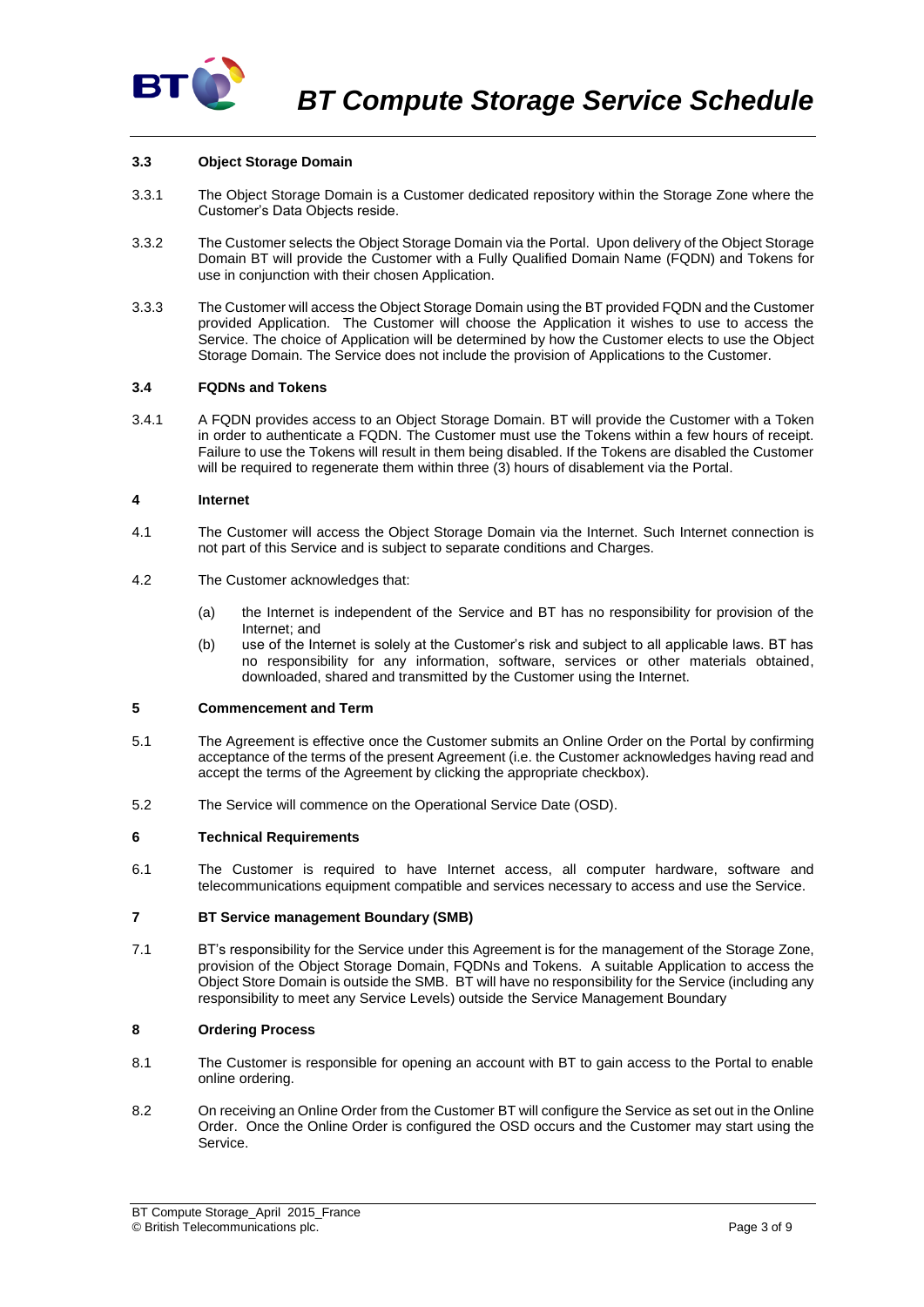

## **9 In Life Management**

- 9.1 The Portal operates a Dashboard that allows the Customer to see how much storage is being consumed and the associated Charges.
- 9.2 Upon delivery of the Object Store Domain BT will present the Customer with Tokens.
- 9.3 The Customer is required to renew all Tokens within three (3) years of the OSD via the Portal.

### **10 Service Management**

### **10.1 Service Desk Support**

10.1.1 BT will provide a Service Desk operating twenty four (24) hours per day, seven (7) days per week, including national, public or bank holidays, which will receive and record Service Incident reports from the Customer.

### <span id="page-3-0"></span>**10.2 Incident Repair Service**

- 10.2.1 If BT detects, or if the Customer reports an Incident BT will respond to the Incident without undue delay. BT will perform tests to determine the cause of the Incident, and will notify the System Administrator by telephone or e-mail.
- 10.2.2 The Service Desk will keep the Customer updated at regular intervals until the Incident is resolved.
- 10.2.3 BT will raise additional Charges for work performed and money spent to address incidents resulting from Service failures caused by the Customer on a time and material basis at the prevailing Charges.
- 10.2.4 If the Customer asks BT to perform any additional work this will be subject to prior written agreement between the Parties and additional Charges will apply.

### **11 Planned Maintenance**

11.1 The Customer acknowledges and accepts that occasionally BT may have to carry out routine or emergency maintenance, updates and other procedures for reasons of health, safety, security or otherwise to protect the Service, and which may cause a disruption to the Service, ("Planned Maintenance"). BT will provide the Customer with as much prior notice as practicable with respect to Planned Maintenance.

### **12 Service Updates**

12.1 BT may make updates to the Service from time to time provided that such updates do not materially decrease or impair performance of the Service,

### **13 Security**

- 13.1 The Customer is responsible for the security and proper use of all User IDs, Checkwords, passwords, FQDN and Tokens. BT reserves the right to suspend access to the Service at any time if BT has reason to believe that there is, or is likely to be, a breach of security or misuse of the Service. BT will notify the Customer as soon as possible after it has done so.
- 13.2 The Customer must immediately inform BT if there is any reason to believe that a User ID, password, Token, or Checkword allocated by BT has, or is likely to, become known to someone not authorised to use it or is being, or is likely to be, used in an unauthorised way.
- 13.3 BT reserves the right to require the Customer to change any or all of the Checkwords or passwords associated with the Service and used by the Customer in connection with the Service.
- 13.4 The Service is delivered within a secure BT data centre with a security policy for the protection of Site, infrastructure and network. Although BT will use reasonable care and skill in carrying out its obligations under this Agreement in accordance with BT's security policy, it is not possible to guarantee that all instances of fraud, misuse, unwanted or unauthorised activity or access to the Customer's Information will be prevented or detected. Whenever BT becomes aware that security has been compromised, BT will take actions in order to limit any further occurrences of fraud, misuse,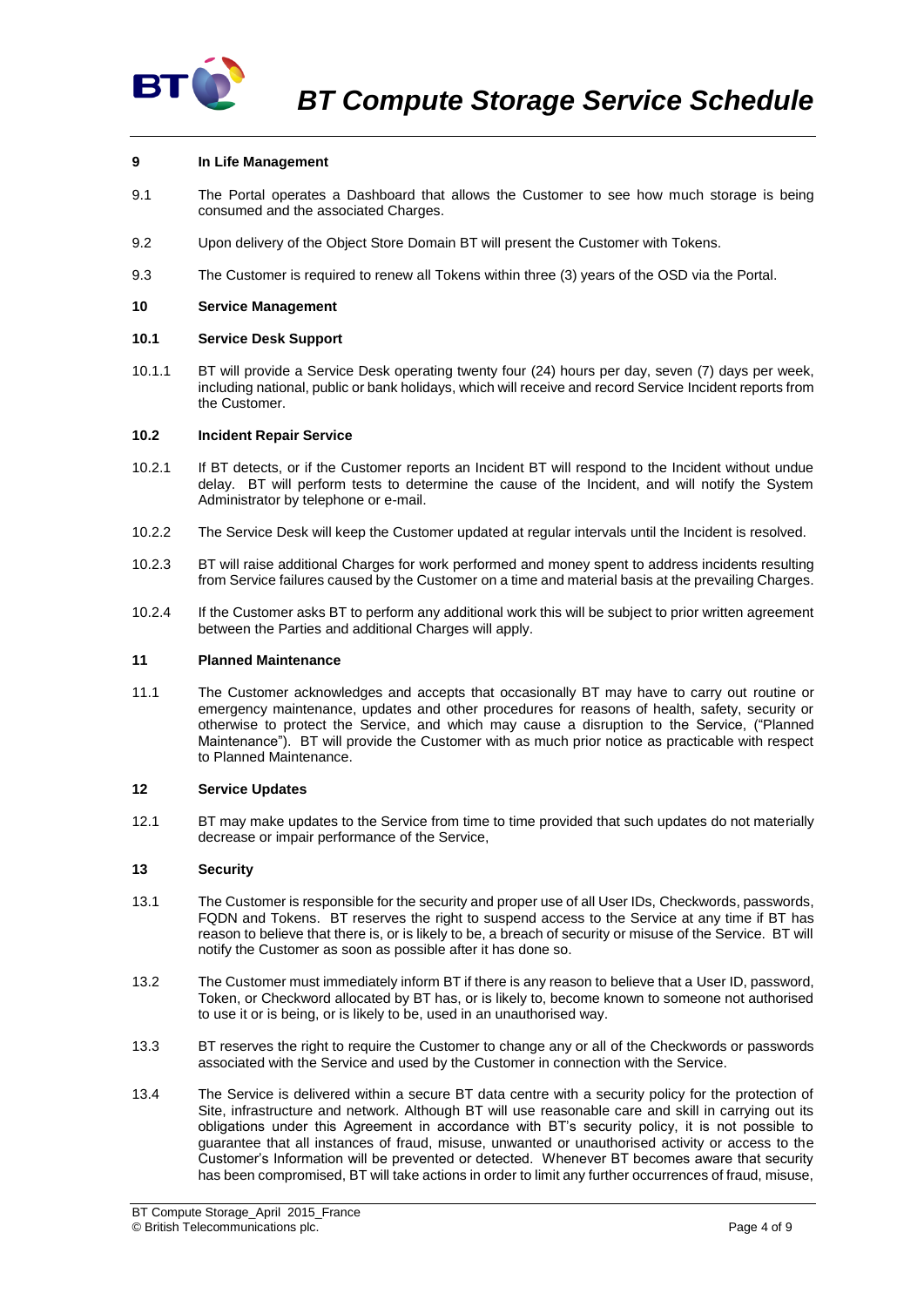

*BT Compute Storage Service Schedule*

unwanted or unauthorised activity or access to the Customer's Information. Nevertheless, BT accepts no liability for any such incidents, or for any loss or damage suffered by the Customer. The Customer shall therefore take responsibility for the security of the Customer Information, Content and application of security policies designed to prevent unwanted or unauthorised activity or access to the Customer's Information.

13.5 The Customer is advised to obtain its own business continuity insurance.

## **14 BT's use of Service Operational and Customer Data**

- 14.1 In order for BT to provide and support the Service, BT may use Service Operational Data, (typically name, email address, telephone number and business and/or Site(s) address), of Users within the Customer's organisation or control in order to:
	- (a) process, track and fulfil Online Orders for the Service;
	- (b) deliver and commission the Service,
	- (c) process, track and resolve Incidents with the Service,
	- (d) administer access to the online portals relating to the Service;
	- (e) compile, dispatch and manage the payment of invoices relating to the Service;
	- (f) manage the Agreement and resolve any disputes relating to it;
	- (g) respond to general queries relating to the Service;
	- (h) provide security and technical support.
- 14.2 BT may also send the Customer additional information concerning the Service, or related services. This information will typically be sent to the Customer Contact, involved in the procurement or management of the Service.
- 14.3 Any personal data that may be collected and processed by BT (including payment data) is subject to the data protection provisions set in the General Terms and Conditions.
- 14.4 BT will have no access to the Customer Information stored by the Customer using the Service.
- 14.5 The location and access points of the Customer Information are defined by the Customer and as such the Customer needs to ensure compliance with relevant laws and regulations.
- 14.6 BT will not change the country where the Customer Information resides without providing notice to the Customer, unless required to do so in order to comply with applicable laws and regulations.

## <span id="page-4-0"></span>**15 The Customer's Responsibilities**

- 15.1 The Service is provided solely for the Customer's own use including use by Users and the Customer will not assign, resell, reproduce, copy, duplicate, transfer, lease, distribute, display, disclose, trade or otherwise commercially exploit the Service (or any part thereof) for any purpose, or otherwise make the Service available to any third party except Users.
- 15.2 The Customer is solely responsible for any obligation or liability arising out of transactions of any kind entered into between the Customer and any third party accessing or relying on the Service, Customer Information, or Third Party Information. BT will not be a party to, or in any way responsible for, any transaction between the Customer and any third party.
- 15.3 The Customer is responsible for the creation, design and maintenance of all Customer Information.
- 15.4 The Customer will ensure that the Customer Information and any Third Party Information does not include any information or material, which could be illegal or could lead to a legal dispute.
- 15.5 The Customer will comply with all relevant legislation, instructions, licences, guidelines issued by regulatory authorities, and any codes of practice which apply to the Customer, including those which relate to the Customer Information or Third Party Information. The Customer understands and agrees that, in accordance with the Law n° 2004-575 for the confidence of the digital economy (called the LCEN Act) of June 21st 2004, and more particularly its article 6, BT - as a service provider - is not liable for the information stored at the request of a recipient of the Service and has no general obligation to monitor the information which the Client store, nor a general obligation to actively seek facts or circumstances indicating illegal activity.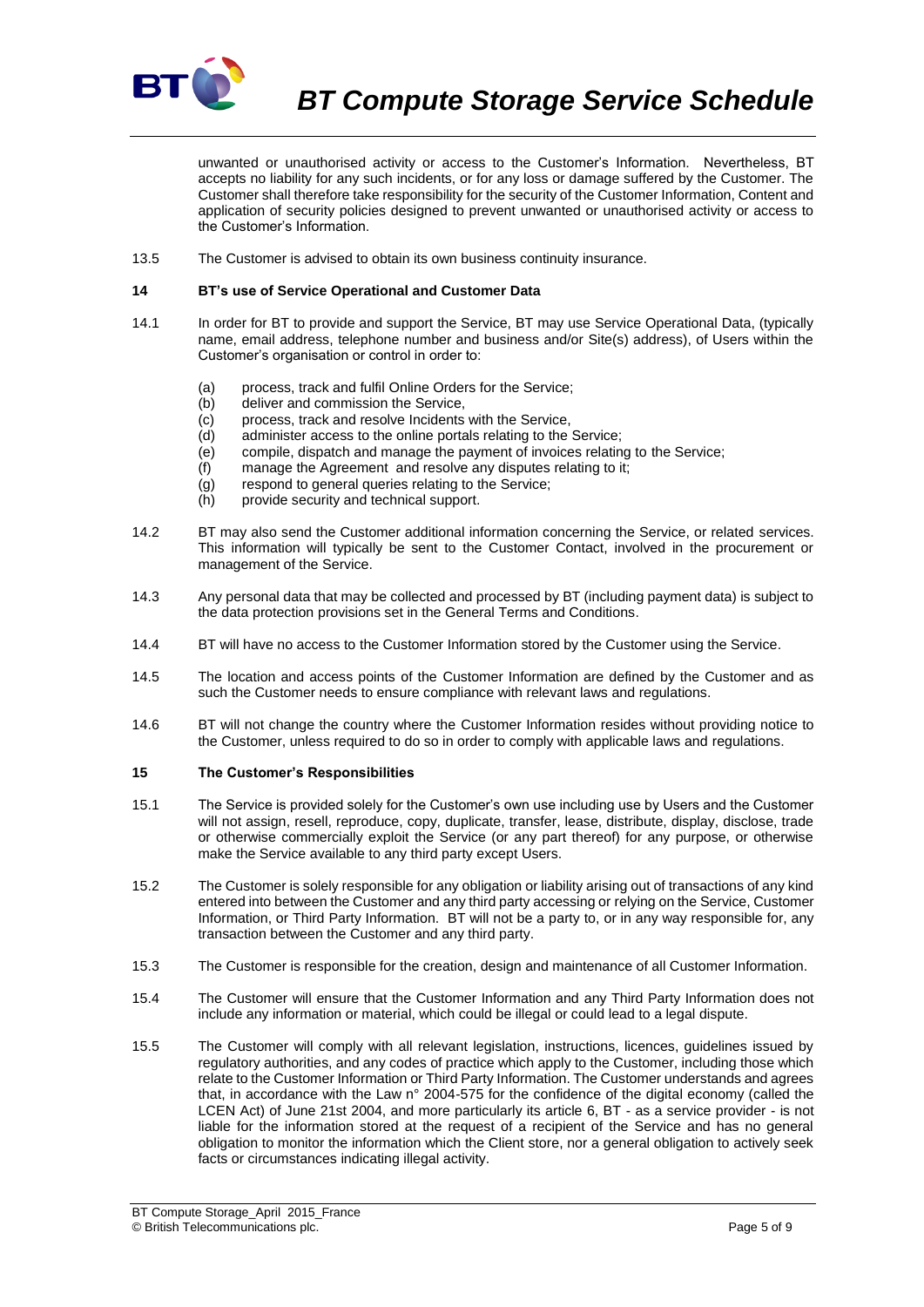

- 15.6 The Customer will comply with all obligations as notified by BT which are required under BT's security policy.
- 15.7 The Customer must comply with all relevant legislation, instructions, licences, guidelines issued by regulatory authorities, and any codes of practice which apply to the Customer, including those which relate to the Customer Information or Third Party Information.
- 15.8 The Customer irrevocably and unconditionally agrees to indemnify and keep indemnified and to hold BT, BT Group Companies and their officers, directors and employees harmless against claims, losses, damages, costs, expenses and liability arising from or in connection with:
	- (a) any Customer Information, Third Party Information or other Content or communication sent, provided or stored in connection with the Service;
	- (b) the installation, maintenance or use of any software or other material installed by or on behalf of the Customer;
	- (c) any injury to persons, or damage to the Site or the BT Equipment used for the provision of this Service or other equipment belonging to BT or a third party which is located on the Site, as a result of action taken on behalf of the Customer;
	- (d) any breach of confidence or infringement of intellectual property rights.
- 15.9 The Customer is responsible for ensuring that the System Administrator will report all service repair incidents using the reporting procedures notified to the Customer by BT, and will be available for all subsequent Incident management communications.

## **16 BT's Acceptable Use Policy**

- 16.1 The Customer is solely responsible for all aspects of Customer Information which are not specifically set out in this Service Schedule as being BT's responsibility. The Customer acknowledges that it has read and agrees to be bound by and to ensure that any Users will comply with this BT Acceptable Use Policy ("AUP") and generally accepted Internet standards.
- 16.2 The Service must not be used:
	- (a) fraudulently or in connection with a criminal offence under the laws of any country where the Service is provided;
	- (b) to send, receive, upload, download, use or re-use any information or material which is offensive, abusive, indecent, defamatory, obscene or menacing, or in breach of confidence, copyright, privacy or any other rights;
	- (c) in contravention of any instructions that BT has given under the Agreement;<br>(d) to cause annovance, inconvenience or needless anxiety:
	- to cause annoyance, inconvenience or needless anxiety;
	- (e) to send or provide or receive unsolicited advertising or promotional material;
- 16.3 The Customer must not use a Domain Name which infringes the rights of any person in a corresponding trade mark or name.
- 16.4 If the Customer or anyone else, (with or without the Customer's knowledge or approval) uses the Service in contravention of the AUP; or uses the Service in any way which, is, or is likely to be, detrimental to the provision of the Service to the Customer or any other customer and fails to take corrective action within a reasonable period of receiving notice from BT, then BT can treat the contravention as a material breach and as such BT may either suspend the Service or terminate the Service pursuant to the General Terms and Conditions. If Service is suspended it will not be restored until the Customer provides an acceptable assurance that there will be no further contravention.

## **17 Charges and Invoicing**

- 17.1 Charges for the Service are set out in the Portal.
- 17.2 BT will invoice Charges on or after the dates set out below:
	- (a) One-off Charges on the OSD of the relevant Online Order;
	- (b) Usage or other recurring Charges on the OSD and thereafter monthly in arrears.
- 17.3 The Customer will pay all Charges for the Service within thirty days of the date of BT's invoice.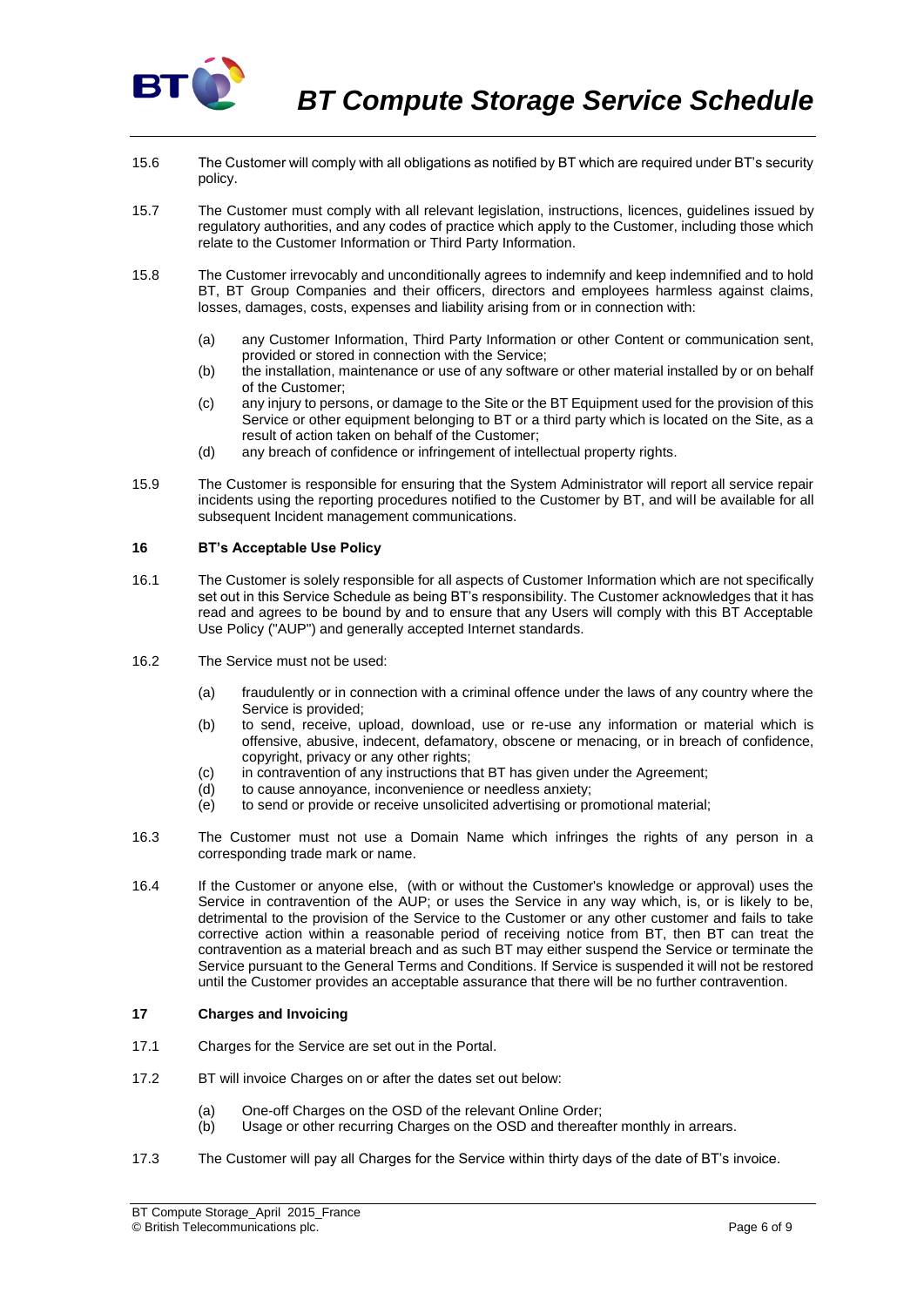

- 17.4 Charges for the Service are calculated on a monthly basis against the prevailing Utility Rate Card on the Portal. Usage Charges will apply as shown on the Utility Rate Card on the Portal.
- 17.5 Data storage Charges are based upon per GB of storage used.
- 17.6 The uploading and retrieval of data from the Object Storage Domain incurs Charges based upon Internet bandwidth use. Charges for Internet bandwidth use are levied above an initial allowance of 1GB per Month. Charges are based upon per GB of Internet bandwidth use.
- 17.7 BT may invoice the Customer for Charges for investigating Customer reported Incidents where BT finds no Incident or that the Incident is outside the Service Management Boundary.
- 17.8 Unless a Minimum Period of Service is agreed in the Order, BT may at any time review the Charges for the Service and will provide the Customer with 30 days' prior written notice of any such change in Charges. If the Customer objects to the change in Charges it may exercise its termination rights under Clause 18 of this Service Schedule.
- 17.9 Notwithstanding any other provision in the Agreement, BT may delay or bring forward the sending of invoices to coincide with billing cycles from time to time. The Customer acknowledges that the first and last invoice in relation to a particular Service may include Charges due for more or less than one complete billing cycle according to when such Service is connected and/or terminated.

## **18 Termination of Service**

The following Clause will replace and supersede Clause 12.1 of the General Terms and Conditions.

- 18.1 The Customer may terminate the Service via the Portal at any time, provided that the Customer agrees
	- (a) to pay any outstanding Charges or interest properly due and payable up to the date of termination; and
	- (b) that there will be no refund of Charges which have been paid in advance.
	- (c) it will lose all access to the Service and any portions thereof, including, but not limited to its account, email account, and Data. In addition, upon termination for any reason whatsoever, BT will have the right to immediately delete, without notice, Data. BT shall not be liable for any loss or damage which may be incurred by the Customer or any third parties as a result of such deletion. It is the Customer responsibility to retain copies of its Data – unless the Customer has opted for termination assistance as described hereafter.
- 18.2 BT may terminate this Agreement or the Service at any time by giving at least 90 days' notice to the Customer.
- 18.3
- 18.4 Termination assistance:
	- a) Upon the termination or expiration of this Agreement, or any Service Schedule, a successor supplier may be retained to provide replacement services to Customer. BT agrees to maintain the level and quality of Services still being provided by BT, and to cooperate in an orderly and efficient transition to a successor provider.
	- (b) Unless otherwise expressly stated in a Service Schedule, at Customer's request, BT shall continue to provide the Services at the rates and charges and terms and conditions contained in a Service Schedule, on a month-to-month basis for a period not to exceed 3 months after the expiration or termination by Customer of the Service Schedule (the "Transition Period"). Customer will provide BT 60 day's written notice of its intent to discontinue Services during the Transition Period. During the Transition Period no minimum purchase requirements or commitments shall apply. BT will cooperate reasonably in any transition to another carrier at the end of any service period and during any Transition Period. Such cooperation shall include negotiating in good faith a plan with Customer that specifies the nature, extent and schedule of the phase-out of Services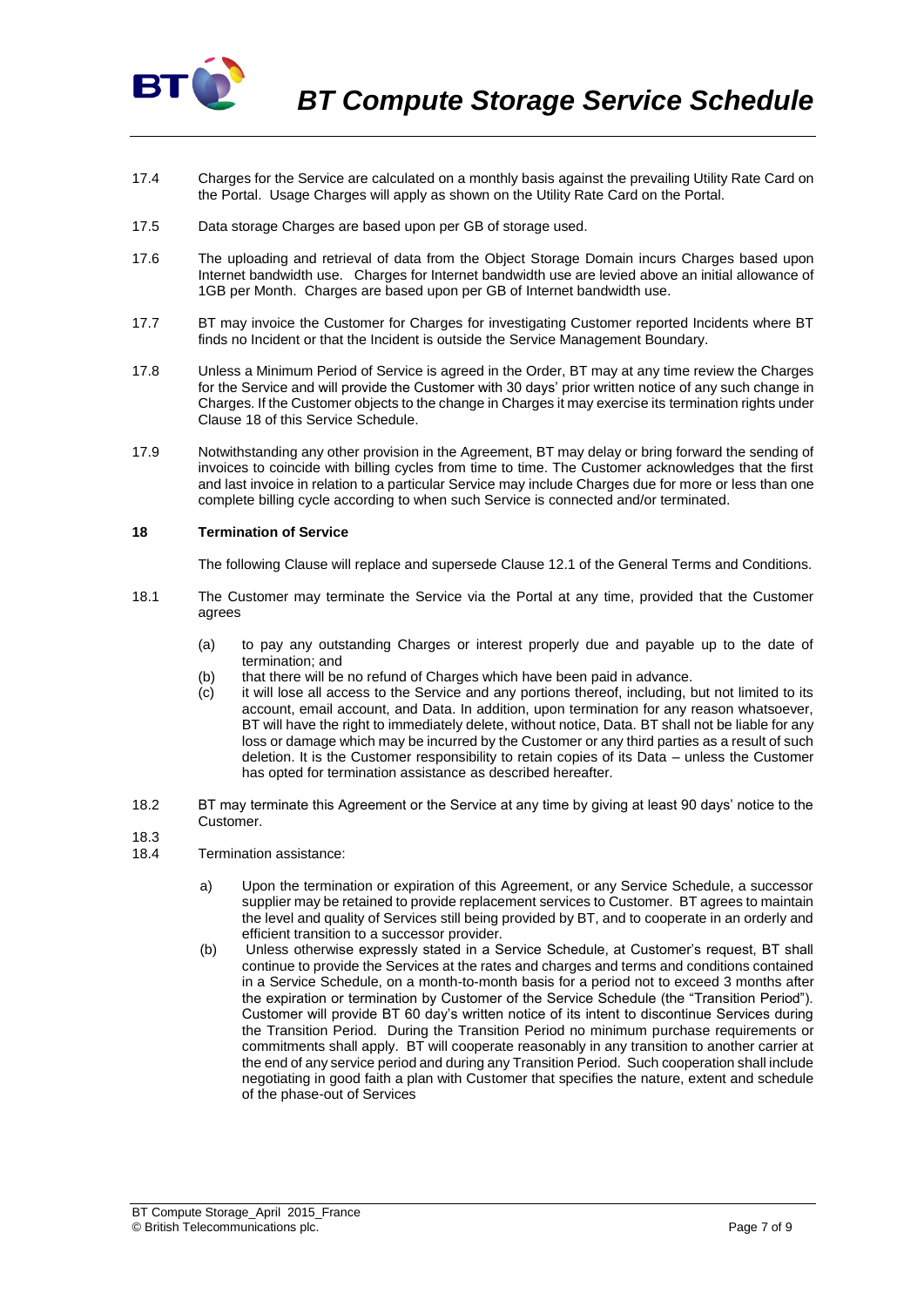

### **19 Suspension of Service**

- 19.1 BT may suspend Service(s) or terminate this Agreement immediately on notice to the Customer where the Customer is in material breach of this Agreement and if the breach is capable of remedy, fails to remedy the breach within a reasonable time of being requested by BT to do so.
- 19.2 Where a Service is suspended because the Customer is in material breach of this Agreement, the Customer must pay the Charges for that Service until this Agreement is terminated.

#### <span id="page-7-0"></span>**20 Service Levels**

- 20.1 BT aims to provide the Service within an availability target of 99.95%. The availability target relates to the availability of the Object Storage Domain including the infrastructure required to deliver it.
- 20.2 If BT fails to meet the availability target of 99.95% then the Charges for the affected Service will be credited as follows:

| <b>Availability Target</b>                             | <b>Credit</b>                  |
|--------------------------------------------------------|--------------------------------|
| For every reported incident that BT is below<br>target | 1 day's<br>recurring<br>Charge |

- 20.3 The credit will be applied to the monthly Charge for the Service. The credit per reported instance that BT is below target will be capped at a maximum of 1 Month's Charges.
- 20.4 The Parties acknowledge that each Service Credit is a genuine pre-estimate of the loss likely to be suffered by the Customer and not a penalty.
- 20.5 Service Credits are the Customer's sole right and remedy if BT does not meet the Service Level. Any failure by BT to meet the Service Level specified in this Clause [20](#page-7-0) shall not be considered a material breach of the Agreement.
- 20.6 The Service Level is measured as the availability of the Object Storage Domain to the network interface.
- 20.7 Availability of the Service will be measured as a proportion of time in a Month starting from the first day of the relevant Month. Where a failure occurs at the end of a Month then it will be carried forward to the next Month.
- 20.8 The Customer will report any Incident to BT. The measurement of Service unavailability starts when BT acknowledges the Customer's Incident report. On confirmation of an Incident BT will start the Incident Repair Service. The period of unavailability will end when BT informs the Customer that the Service is available, unless the Customer advises BT that the Service remains unavailable.

#### **20.9 Claims**

- 20.9.1 The Customer must make claims in writing via their Service Desk before the end of the next calendar Month after the incident occurred.
- 20.9.2 BT will acknowledge the claim and send a response letter to the Customer. The Customer must notify BT in writing within one Month from the date of BT's response if there is a dispute or query relating to the claim.
- 20.9.3 BT will calculate a credit payment in accordance with the provisions of this Clause [20](#page-7-0) which will be paid on the Customers next applicable invoice. Such credit will be in full and final settlement of BT's liability for failure to meet the availability target.
- 20.9.4 Any failure by BT to meet the Service Level specified in this Clause 26 shall not be considered a material breach of the Agreement.

### **20.10 Exclusions**

20.10.1 The availability Service level shown in this Clause [20](#page-7-0) will not apply in respect of all the following: